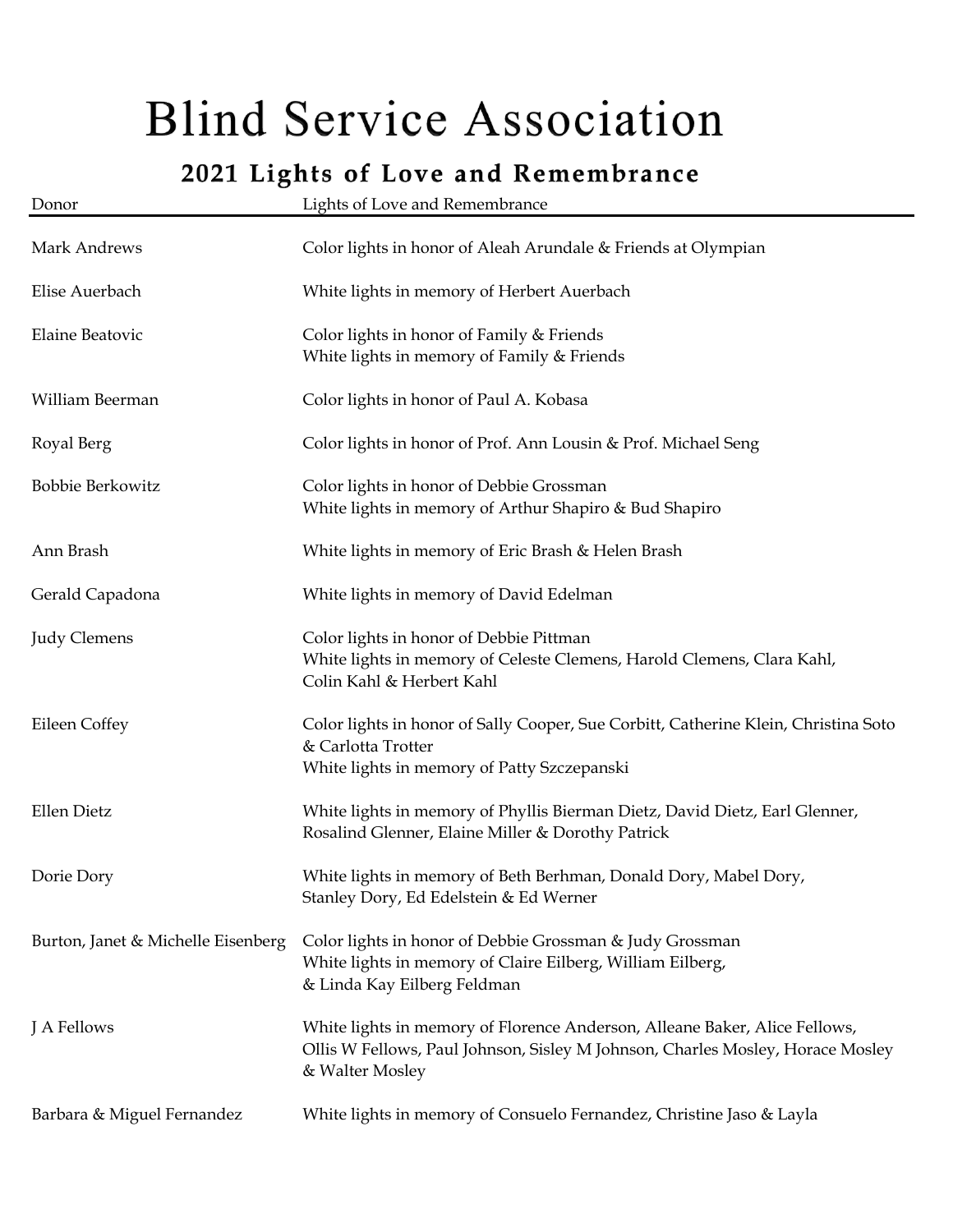| Donor                   | Lights of Love and Remembrance                                                                                                                                                                                                                        |
|-------------------------|-------------------------------------------------------------------------------------------------------------------------------------------------------------------------------------------------------------------------------------------------------|
| Madelon Fross           | Color lights in honor of Gail Connerty                                                                                                                                                                                                                |
| Dottie Gibson           | Color lights in honor of Wayne Gibson<br>White lights in memory of Barbara Christofferson & David Zieff                                                                                                                                               |
| Leslie Green            | Color lights in honor of Bill Green, Jane Green, Mollie Green, Nina Williams<br>& Peter Zimmerman<br>White lights in memory of Raymond Green, Alura Spikes & John Spikes                                                                              |
| Debbie Grossman         | White lights in memory of Doris Syed Ahmed, Bill Eilberg, Clare Eilberg,<br>Linda Feldman, Bea Gold, Abe Grossman, Dolly Grossman, Lena Satenstein,<br>Art Shapiro & Bud Shapiro                                                                      |
| Judy Grossman           | White lights in memory of Oliver Brown Leopold, Bill Eilberg, Clare Eilberg,<br>Linda Feldman, Abe Grossman, Dolly Grossman & Frances Noll                                                                                                            |
| Ann Marie Hartmann      | White lights in memory of Jane Alexander & Thomas P. Hartmann                                                                                                                                                                                         |
| Nancy & Lawrence Jeckel | Color lights in honor of BSA Volunteers, Ed Goldfarb, Debbie Grossman,<br>Michael Hoit, Michael Leroy & Cynthia Stewart<br>White lights in memory of Herbert Cibul, Mary W. Jeckel, Russ Jeckel,<br>Gene Rankin, John Alexander Rankin & Norma Rankin |
| Val Jordan              | Color lights in honor of Sonya Jordan<br>White lights in memory of Dallas M. Jordan, Irene G. Jordan, James V. Jordan,<br>Edward E. Jordan Jr. & Edward E. Jordan Sr.                                                                                 |
| Judy Kane               | White lights in memory of Jim Mc Knight                                                                                                                                                                                                               |
| Roberta Karper          | Color lights in honor of Sally Cooper, Roxie Evans, Linda & Bill, Bobbi Matlin,<br>Susan Simon & Richard Stevens<br>White lights in memory of Dora Arnove, Joseph Arnove, Joel Arnowitz,<br>Roy Granberg, Don Karper & Stuart Plotkin                 |
| Paul Kobasa             | White lights in memory of Marie Impellitteri, Stephen Kobasa & Vincentena Kobasa                                                                                                                                                                      |
| Mary Konstant           | White lights in memory of John B. Goetz                                                                                                                                                                                                               |
| Marilyn Koperniak       | White lights in memory of Ronald F. Koperniak                                                                                                                                                                                                         |
| Marty Kummetz           | White lights in memory of Lottie Ciclia & Ernest Kummetz                                                                                                                                                                                              |
| Rudy Lubov              | Color lights in honor of Hanna Bratman                                                                                                                                                                                                                |
| Diana McNamara          | Color lights in honor of Rosalind Mansfield & Nigel Powell                                                                                                                                                                                            |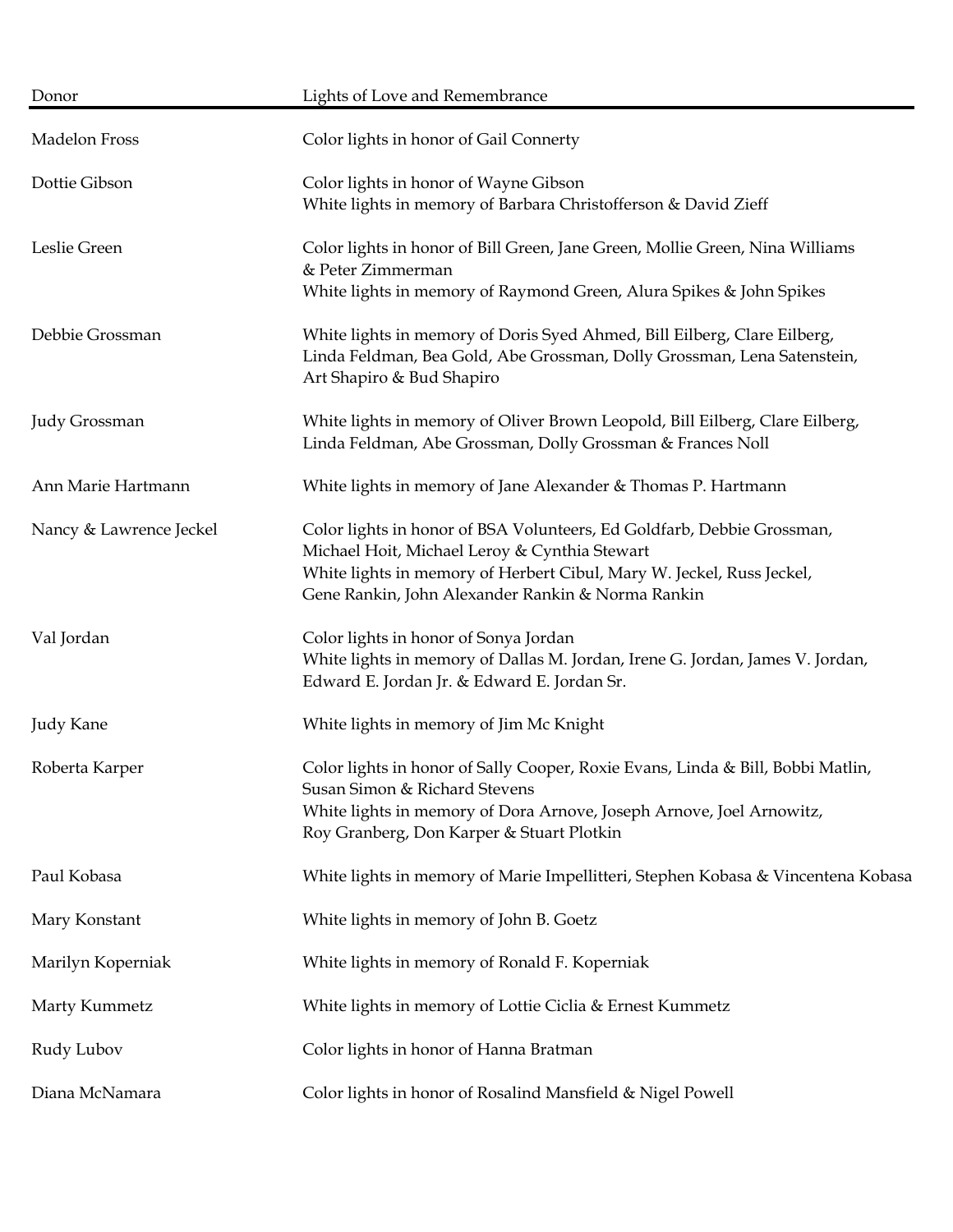| Donor                       | Lights of Love and Remembrance                                                                                                                                                                                          |
|-----------------------------|-------------------------------------------------------------------------------------------------------------------------------------------------------------------------------------------------------------------------|
| Will McNulty                | White lights in memory of Ann Magrady, Kevin McNulty, Patty McNulty,<br>T. J. McNulty & Bill McNulty Jr.                                                                                                                |
| Christine Montet            | White lights in memory of Mique Armato & Elsie Haug                                                                                                                                                                     |
| Corinne Morrissey           | Color lights in honor of Ann Lousin<br>White lights in memory of Bill Harte & Timothy Seither                                                                                                                           |
| Stevenson Mountsier         | White lights in memory of Sylvia Mountsier                                                                                                                                                                              |
| Mary Nair                   | Color lights in honor of Josephine Waldnar                                                                                                                                                                              |
| Pat O' Neal                 | White lights in memory of Alma Dodge, Genevieve Hand, Vincent Hand,<br>John O' Neal, Elizabeth Reshoqt & Elsie Schroeder                                                                                                |
| <b>Bill Percival</b>        | Color lights in honor of Charles Ager, Sue Cox, Bill Percival, Patty Percival<br>& Rod Vulich<br>White lights in memory of Bobbie Percival                                                                              |
| Gloria Petri                | White lights in memory of Al Bonaguidi, Eva Bonaguidi, Harry Petri & Mila Petri                                                                                                                                         |
| Judy Roth                   | White lights in memory of Morry Roth                                                                                                                                                                                    |
| Jacqueline Sheridan         | White lights in memory of Manolo Domenech, Pedro Domenech & Bill Sheridan                                                                                                                                               |
| Dr. William Shey            | White lights in memory of Sandra S. Zennie                                                                                                                                                                              |
| Patricia Siragusa           | White lights in memory of Lee Gilbert                                                                                                                                                                                   |
| Diana Smith                 | White lights in memory of Helen Smith                                                                                                                                                                                   |
| Sokolowski Family           | Color lights in honor of Deirdre Luckett<br>White lights in memory of Alberta, Alan Cholewa, Irene Cholewa, Jane Cholewa,<br>Martin Cholewa, Mitchell Cholewa, Marie Sokolowski, Max Sokolowski<br>& Richard Sokolowski |
| Cheng Soon                  | White lights in memory of Joyce Gunderson                                                                                                                                                                               |
| Linda Wallace               | Color lights in honor of Gary Forell<br>White lights in memory of Peggy Barber, Dale Frisse, Leonard Kniffel,<br>John Wallace & Modella Wallace                                                                         |
| Joe Weilebnowski            | White lights in memory of Genevieve Weilebnowski & Joseph Weilebnowski                                                                                                                                                  |
| Arthur Weiner               | Color lights in honor of Laura Grover & Melissa Weiner Smith                                                                                                                                                            |
| Mr. & Mrs. Marvin Yoshizumi | White lights in memory of Uncle Stephen Miyagawa                                                                                                                                                                        |